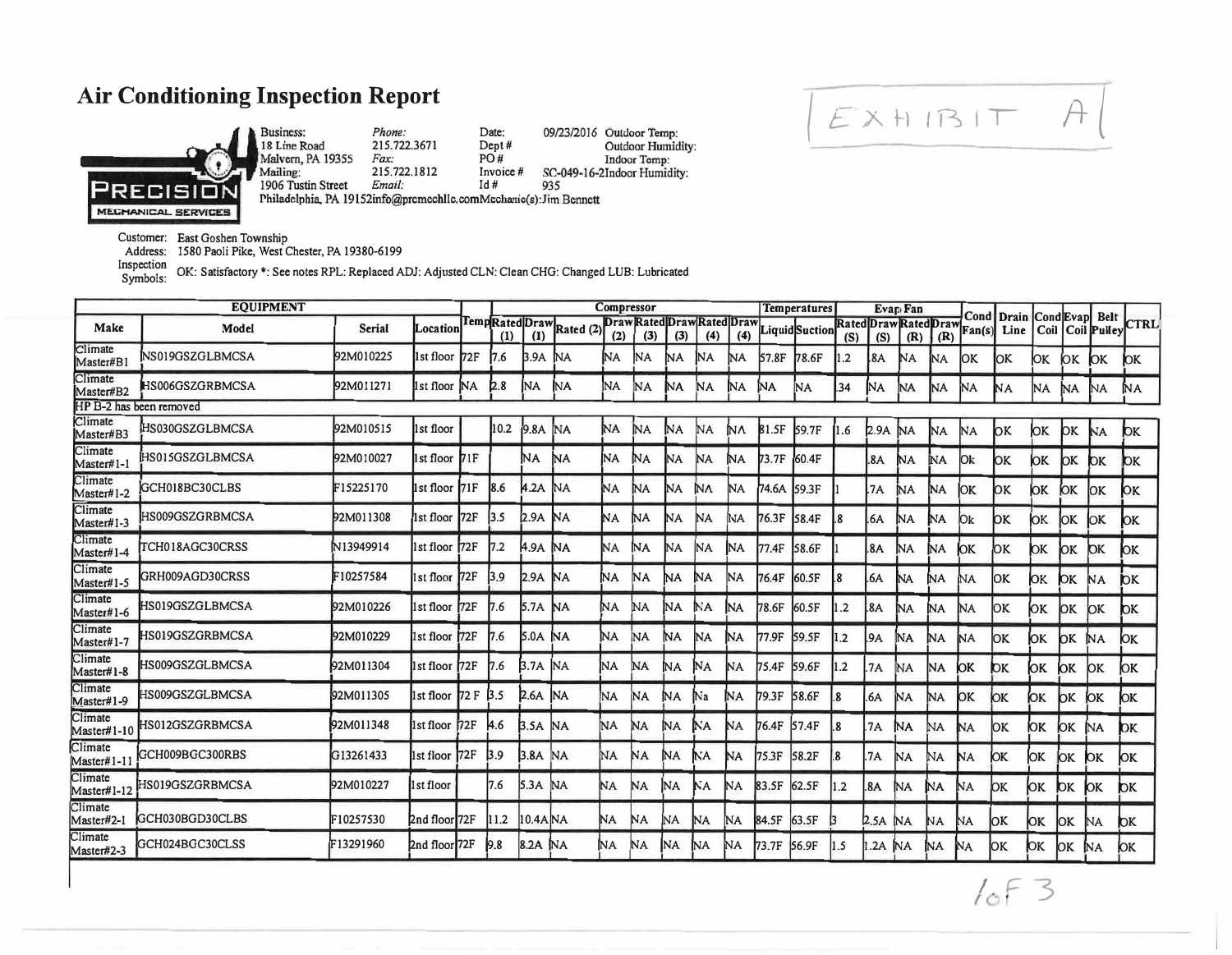| <b>EQUIPMENT</b>       |                                      |                   |                                     |      |               |                     |                          | Compressor |                |                |                                   |                |             | <b>Temperatures</b>                  |                | Evap Fan  |                |           |                        |                         |     |               |                                                               |             |
|------------------------|--------------------------------------|-------------------|-------------------------------------|------|---------------|---------------------|--------------------------|------------|----------------|----------------|-----------------------------------|----------------|-------------|--------------------------------------|----------------|-----------|----------------|-----------|------------------------|-------------------------|-----|---------------|---------------------------------------------------------------|-------------|
| Make                   | Model                                | <b>Serial</b>     | Location                            |      | (1)           | (1)                 | TempRatedDrawRated(2)    | (2)        | (3)            | (3)            | Draw Rated Draw Rated Draw<br>(4) | (4)            |             | Liquid Suction Rated Draw Rated Draw | (S)            | (S)       | (R)            | (R)       | Fan(s)                 |                         |     |               | Cond   Drain   Cond Evap  Belt<br>Line   Coil   Coil   Pulley | <b>CTRL</b> |
| Climate<br>Master#2-4  | HS072HSZGLSMCSA                      | 92M011272         | 2nd floor 72 F                      |      | 10.6          | 6.9A                | 10.6A                    | 6.3A       | <b>NA</b>      | <b>NA</b>      | NА                                | NA             | 74.2F       | 61.4D                                | 5.7            | $3.7A$ NA |                | NA.       | N <sub>A</sub>         | ЮK                      |     | OK NA         | $\mathsf{D}\mathsf{k}$                                        | <b>l</b> Ok |
| Belt size BX-49 gty 1  |                                      |                   |                                     |      |               |                     |                          |            |                |                |                                   |                |             |                                      |                |           |                |           |                        |                         |     |               |                                                               |             |
| Climate<br>Master#2-5  | GSH070AHC30CLSS                      | K13277055         | $2$ nd floor $71$                   |      | 17.3          | 7.5A                | 10.4A                    | 6.9A       | N <sub>A</sub> | NA.            | NA.                               | NA             | 79.2F       | 58.1F                                | 14.9           | 3.2A      | <b>NA</b>      | NA        | ΝA                     | lок                     | ЮK  | ЮK            | $\mathsf{D}\mathsf{K}$                                        | þк          |
| Climate<br>Master#2-6  | TCH018AGC30CRSS                      | N12629484         | 2nd floor 72F                       |      | 7.2           | 4.4A                | INA.                     | NA         | NА             | NA.            | <b>NA</b>                         | NA             | 75.9F       | 57.9F                                |                | .8A       | NА             | NA.       | NA                     | ЮK                      | NA. | NА            | <b>NA</b>                                                     | Ok.         |
| Climate<br>Master#2-7  | HS009GSZGLBMSA                       | 92M01306          | 2nd floor 72F                       |      | 3.5           | $2.7A$ NA           |                          | NA         | NA             | N <sub>A</sub> | NA                                | NA             | 79.4F       | 60.7F                                | 8.             | 6A        | NA             | NА        | ΝA                     | lок                     | ЮK  | ЮK            | <b>NA</b>                                                     | ЮK          |
| Climate<br>Master#2-8  | HS012GSZGLBMCSA                      | 92M011346         | 2nd floor 72 F                      |      | [4.6]         | 3.9A                | <b>NA</b>                | NA         | ÌМ             | NΑ             | NA                                | NA             | 73.9F       | 58.5F                                | 8.             | .6A       | <b>NA</b>      | NА        | ΝA                     | lок                     | ЮK  | <b>OK</b>     | <b>NA</b>                                                     | ОK          |
| Climate<br>Master#2-9  | HS006GSZGLBMCSA                      | 92M011270         | 2nd floor 72F                       |      | 2.8           | $2.IA$ NA           |                          | NA         | NA             | N٨             | N <sub>A</sub>                    | NА             | 77.6F       | 58.4F                                | 34             | .4A       | MA             | NА        | ΝA                     | þк                      | þк  | ЮK            | <b>NA</b>                                                     | þк          |
| Climate<br>Master#2-10 | HS015GSZGLSMCSA                      | 92M010020         | 2nd floor 71F                       |      | $\vert$ 5.5   | 3.2A                | <b>NA</b>                | NA         | NA             | NA             | <b>NA</b>                         | NA.            | 78.6F       | 62.5F                                | l.8            | .7A       | ΝA             | NA        | NА                     | lok.                    | ЮΚ  | lok.          | $\mathsf{D}\mathsf{K}$                                        | ЮK          |
| Climate<br>Master#2-11 | GCH018BGD30CRSS                      | F11267960         | 2nd floor 71F                       |      | 8.6           | $3.9A$ NA           |                          | NA         | NA             | ΝA             | NA.                               | NA             | 76.8F       | 58.8F                                |                | 7A        | NA             | ΝA        | <b>NA</b>              | lок                     | ЮK  | OK            | N <sub>A</sub>                                                | OК          |
| Climate<br>Master#2-12 | TCH012AGC30CLSS                      | N12731230         | 2nd floor 71F                       |      | 5.1           | 3.9A NA             |                          | 'NА        | NA             | NА             | NA                                | ΝA             | 72.7F       | 59.6F                                |                | .5A       | NА             | <b>NA</b> | 'NА                    | OK                      | lок | lok           | <b>NA</b>                                                     | þк          |
| Carrier                | 48HJE00756225                        | 3005G510          |                                     | 170F | 20.5          | 16.9A <sub>NA</sub> |                          | INA.       | <b>NA</b>      | NA             | NA                                | NA             | 84.1F       | 60.3F                                | 5.8            | 3.8A NA   |                | NA        | $\overline{\text{OK}}$ | <b>BrokenOK</b>         |     | OK OK         |                                                               | <b>IOK</b>  |
|                        | EnviromasterSICA400D02               | 108D856716        |                                     | 172  | 18            |                     | 19.2A <sub>29.5A</sub>   | 18.5ANA    |                | <b>NA</b>      | NA                                | NA             | 83.4F       | 61.5F                                |                | 6.4A      | <b>NA</b>      | NA        | <b>NA</b>              | Ok                      | ЮK  | <b>JOK</b>    | $\overline{\text{OK}}$                                        | <b>IOK</b>  |
| Trane#2                | YSC092A3RLA2WG1A0A1B1A6A7C309102343L |                   |                                     | 71   | 14.7<br>10.3  |                     | 0.6Aundefined 8.1A NA    |            |                | NА             | ΝA                                | ΝA             | 72.5F       | 49.6F                                | 9.4            | 8.6A      | <b>NA</b>      | ΝA        | ЮK                     | lOk                     | Ok  | lOk           | ЮK                                                            | ЮK          |
| Trane#3                | YSC120A3RLA35G1A0A1B1A6A7D           | 809102243L        |                                     | 71F  | 18.6,<br>14.7 |                     | 12.2A undefined 10.5A NA |            |                | <b>NA</b>      | NA                                | NА             | 82.5F       | 58.9F                                | 13.4           | 8.2 A NA  |                | NA        | lок                    | lок                     | ЮK  | lок           | ЮK                                                            | ЮK          |
| Trane#1                | 2YCC3024A1040AA                      | 8101XW79H         |                                     | 72F  | I9            |                     | NА                       | NA         | NA             | NA             | <b>NA</b>                         | <b>NA</b>      |             |                                      | 1.3            |           | NA             | NA        | ЮK                     | ЮK                      | OK  | IOK           | IDD                                                           | ЮK          |
| Carrier<br>condenser   | BLACK SmitH2594E27607<br>38YCA060330 |                   |                                     | 67F  | 30.8          | 19.4                | ÌМA                      | <b>NA</b>  | NA             | NА             | <b>NA</b>                         | ÌМA            | 81.5F       | 64.5F                                |                | $3.5A$ NA |                | NА        | lоĸ                    | OK                      | ЮK  | lок           | ЮK                                                            | ЮK          |
| Carrier ahu            | FB4ANB070000ACAA                     | 2394A06204        |                                     | 67F  |               | 19.4                | <b>NA</b>                | NA         | NA             | NА             | NA                                | NA             | 81.5F 64.5F |                                      | 5.4            | 3.5A      | NA             | NA        | ЮK                     | $\overline{\text{loc}}$ | ЮK  | OK <b>IDD</b> |                                                               | Dk          |
| York<br>condenser      | <b>EIRA018S06D</b>                   | <b>EEHM599582</b> |                                     | 70F  |               | 4.5A NA             |                          | NA         | NA             | 'NА            | <b>NA</b>                         | ÌNA.           | 78.8F       | 61.5F                                |                | 3.2A NA   |                | NА        | ЮK                     | ЮK                      | ЮK  | lок           | $\mathsf{D}\mathsf{K}$                                        | ЮK          |
| York ahu               | G(t)FD024H17A                        | (s)EEHS660001     |                                     | 70F  |               | 4.5A NA             |                          | NA         | NA             | <b>NA</b>      | NA                                | N٨             | 78.8F       | 61.5F                                | 1.4            | 3.2A      | N <sub>A</sub> | <b>NA</b> | <b>OK</b>              | ЮK                      | ЮK  | <b>OK</b>     | <b>JOK</b>                                                    | <b>JOK</b>  |
| <b>Brash</b>           | <b>M115</b>                          | VS5               |                                     | 70 F |               | NA                  | <b>NA</b>                | NA         | <b>NA</b>      | NA             | NA                                | NA             | NA          | NA                                   |                | NA        | NA             | NA        | N <sub>A</sub>         | NA                      | NA  | NA            | NA                                                            | NA          |
| Evapco<br>ower         | ATN33A                               | 4102682           |                                     | ÌМA  |               | <b>NA</b>           | <b>NA</b>                | NA         | NA             | N <sub>A</sub> | NA.                               | NA.            | NA          | NA.                                  |                | NА        | NА             | ΝA        | NA                     | NА                      | 'NА | <b>NA</b>     | NA                                                            | NА          |
| Evapco tower removed   |                                      |                   |                                     |      |               |                     |                          |            |                |                |                                   |                |             |                                      |                |           |                |           |                        |                         |     |               |                                                               |             |
| Weil-McLain ULTC230    |                                      | 550201156         | basementMA                          |      |               | <b>NA</b>           | NA                       | <b>NA</b>  | NA             | <b>NA</b>      | <b>NA</b>                         | NA <sup></sup> | NA          | N                                    |                | NA        | NA             | NA        | NA                     | <b>NA</b>               | NA  | NA            | NA                                                            | NA          |
|                        | Boiler removed from basement         |                   |                                     |      |               |                     |                          |            |                |                |                                   |                |             |                                      |                |           |                |           |                        |                         |     |               |                                                               |             |
| EMI<br>condenser       | S1CA4000D02                          | NА                | Roof<br>district<br>Icourt<br>house | 171F |               | 8.8A 6.7A NA        |                          | NA         | NA             | ΝA.            | NА                                | NA.            | 73.4F       | 151.6F                               | NA             | NА        | <b>NA</b>      | ΝA        | NA                     | ЮΚ                      | lok | OK NA         |                                                               | lок         |
| Greanheck              | DG-118-1130-DB                       | 05F20171          | Roof                                | 71F  | NA            | <b>NA</b>           | NΛ                       | NA         | <b>NA</b>      | N <sub>A</sub> | <b>NA</b>                         | NA             | <b>NA</b>   | NA                                   | 21.5A 16.8A NA |           |                | NA        | NA                     | NA                      | NA  | NA OK         |                                                               | ЮK          |
| EMI indoor<br>unit     | NA                                   | NA                | District<br>court<br>data<br>room   | 71F  |               | 8.8A 6.7A NA        |                          | NA.        | NA             | NA             | NA.                               | NA             | 173.4F      | 51.6F                                | 1.2A .9A       |           | NA)            | NA OK     |                        | ЮK                      | OK  | OK NA         |                                                               | OK          |

Notes:

Materials Used:

Recommendations:<br>\*\*QUOTE TO FOLLOW\*\* Carrier split AC unit for black smith shop<br>low on refrigerant liquid line flair on valve service valve had oil on it<br>and also picking up leak with electronic leak detector. Leaking flai

 $20f3$